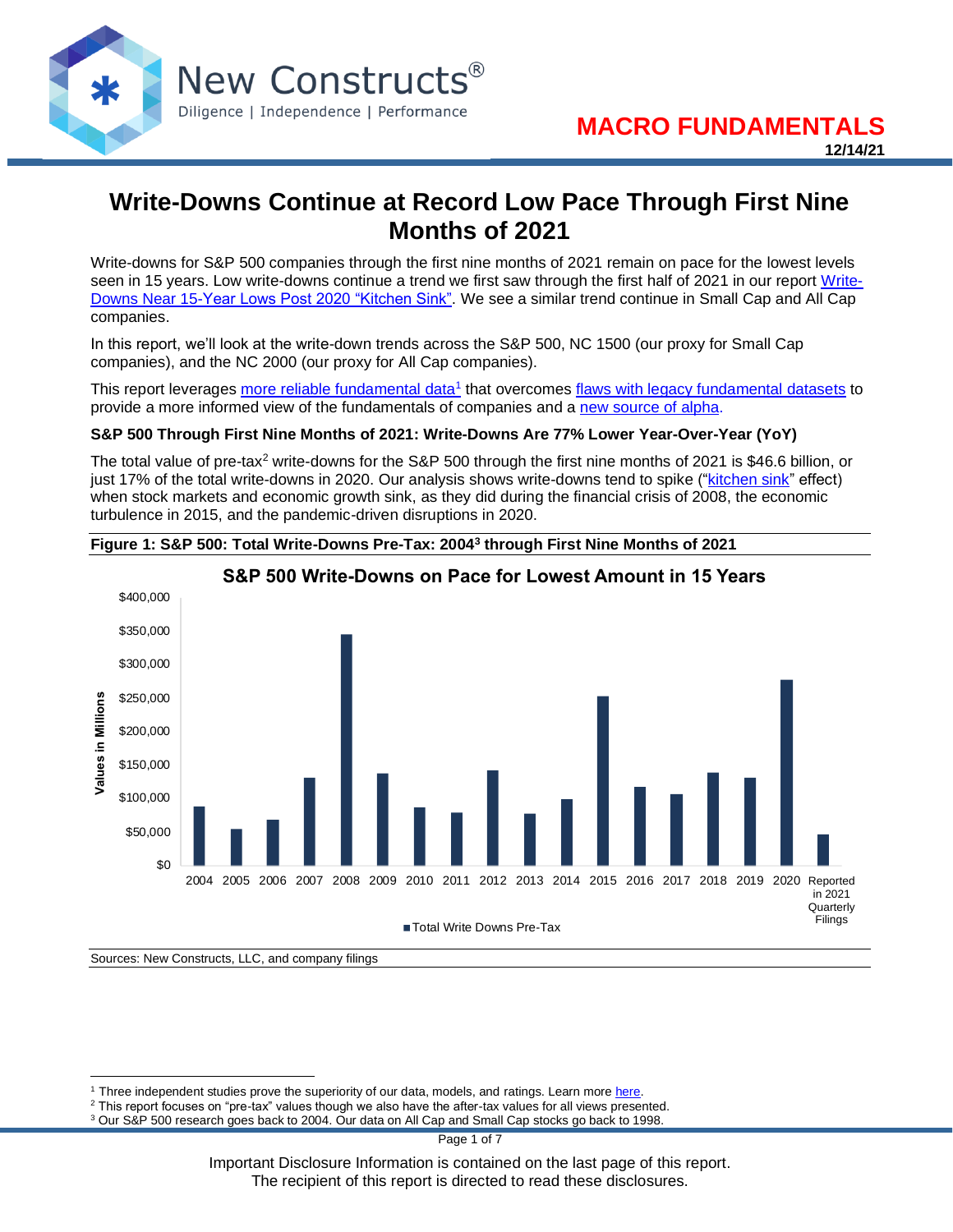

#### **S&P 500 First Nine Months of 2021: Write-Downs by Quarter**

In 1Q21, S&P 500 companies disclosed \$14.2 billion in pre-tax write-downs. In 2Q21, we found another \$18.2 billion in pre-tax write-downs for the S&P 500. In 3Q21, S&P 500 companies disclosed \$14.3 billion in pre-tax write-downs, 49% less than 3Q20 and just 5% of the total for 2020. See Figure 2.



**Figure 2: S&P 500: Write-Downs in 2020 vs 1Q21, 2Q21, and 3Q21**



#### **S&P 500: Write-Downs In First Nine Months of 2021 vs. First Nine Months of 2020**

Pre-tax write-downs in the first nine months of 2021 totaled \$46.6 billion, or 23% of the total pre-tax value of write-downs in the first nine months of 2020.



Sources: New Constructs, LLC, and company filings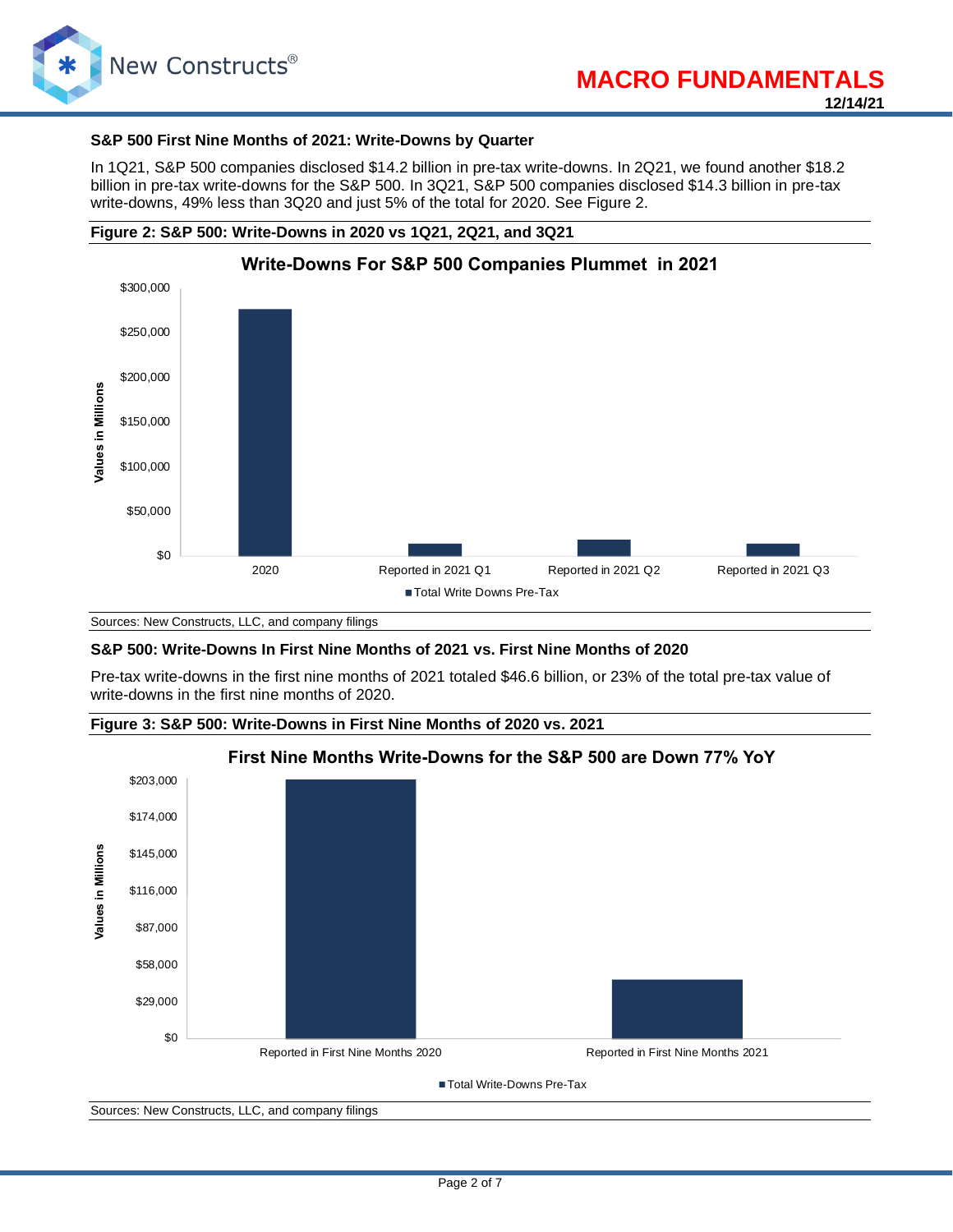

#### **Small Cap Companies: First Nine Months of 2021: Write-Downs Are 87% Lower YoY**

We found \$14.8 billion in pre-tax write-downs, or 11% of the total in 2020, for Small Cap companies in the first nine months of 2021. Going back to the tech bubble, our analysis shows write-downs tend to spike when stock markets and economic growth lag.

The NC 1500 Small Cap index represents the aggregated results for the smallest 1500 companies by market cap in our NC 2000 All Cap index for each period. The list changes in each period based on the market caps of the companies in each period.





Sources: New Constructs, LLC, and company filings

#### **Small Cap Companies: First Nine Months of 2021: Massive Drop-off in Charges in 1Q21, 2Q21, and 3Q21**

In 1Q21, Small Cap companies disclosed \$6.1 billion in pre-tax write-downs. In 2Q21, we found another \$4.8 billion in pre-tax write-downs. In 3Q21, Small Cap companies disclosed \$3.9 billion in pre-tax write-downs, 77% less than 3Q20 and just 3% of the total for 2020.

**Figure 5: NC 1500 Small Cap: Write-Downs in 2020 vs 1Q21, 2Q21, and 3Q21**



Sources: New Constructs, LLC, and company filings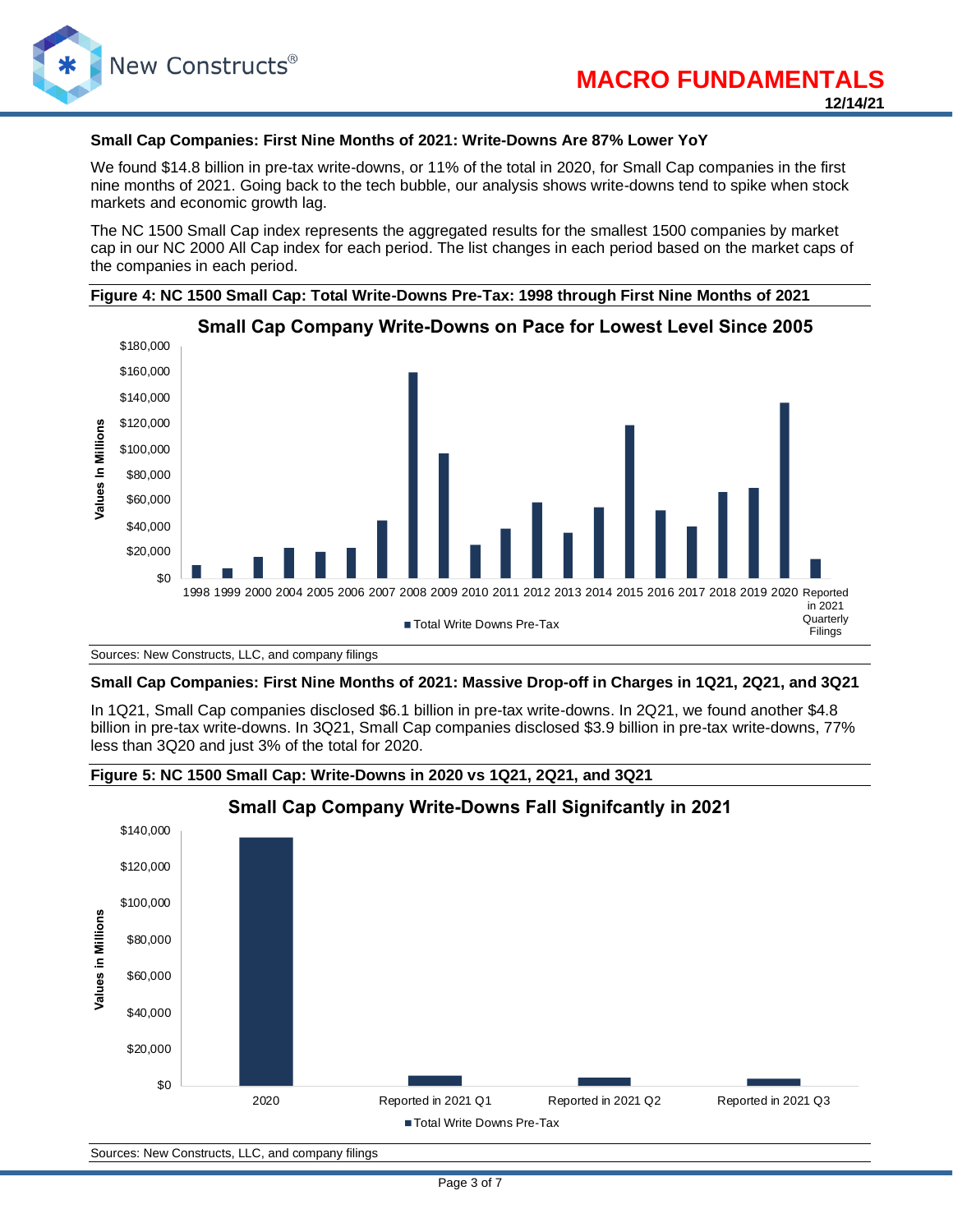

#### **Small Cap Companies: Write-Downs in First Nine Months of 2021 vs. First Nine Months of 2020**

Pre-tax write-downs in the first nine months of 2021 totaled \$14.8 billion, or just 13% of the total pre-tax value of write-downs in the first nine months of 2020.

#### **Figure 6: NC 1500 Small Cap: Write-Downs in First Nine Months of 2020 vs First Nine Months of 2021**



Sources: New Constructs, LLC, and company filings

#### **All Cap Companies: First Nine Months 2021: Write-Downs Are 79% Lower YoY**

We found \$59.2 billion in pre-tax write-downs, or 16% of the total in 2020, for our All Cap index in the first nine months of 2021.

The NC 2000 All Cap index represents the aggregated results for the largest 2000 companies by market cap in our coverage universe for each period. The list changes in each period based on the market caps of the companies in each period.

**Figure 7: NC 2000 All Cap: Total Write-Downs Pre-Tax: 1998 through First Nine Months of 2021**



Sources: New Constructs, LLC, and company filings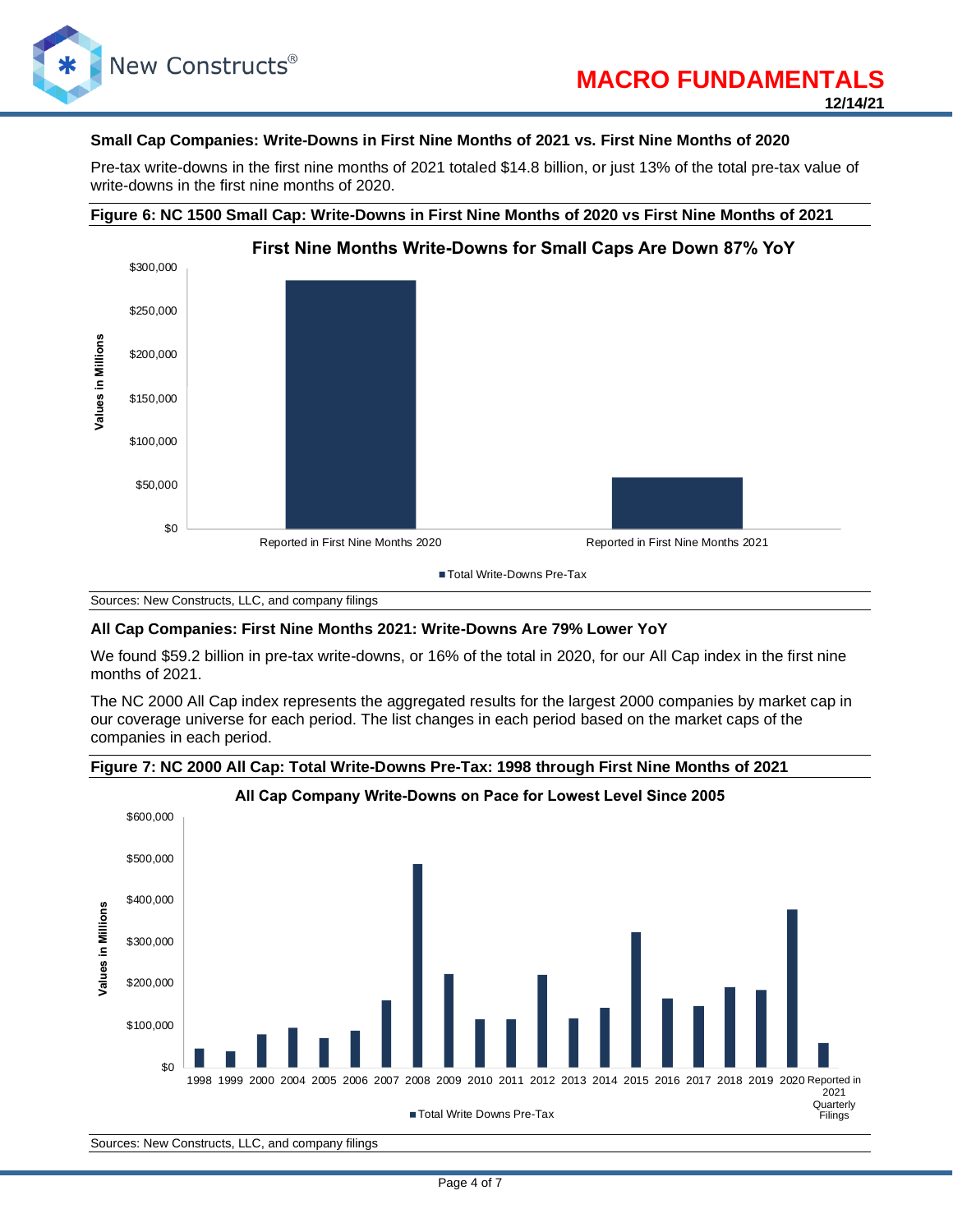

#### **All Cap Companies: First Nine Months of 2021: Write-Downs by Quarter**

In 1Q21, our All Cap index of companies disclosed \$19.7 billion of pre-tax write-downs. In 2Q21, we found another \$22.2 billion in pre-tax write-downs. In 3Q21, our All Cap index of companies disclosed \$17.3 billion in pre-tax write-downs, 60% less than 3Q20 and just 5% of the total for 2020.

#### **Figure 8: NC 2000 All Cap: Write-Downs in 2020 vs 1Q21, 2Q21, and 3Q21**



Sources: New Constructs, LLC, and company filings

#### **All Cap Companies: Write-Downs In First Nine Months 2021 vs. First Nine Months 2020**

Pre-tax write-downs in the first nine months of 2021 totaled \$59.2 billion or 21% of the total pre-tax value of write-downs in the first nine months of 2020 for our All Cap index.





■ Total Write-Downs Pre-Tax

Sources: New Constructs, LLC, and company filings

*This article originally published on [December 14, 2021.](https://www.newconstructs.com/write-downs-continue-at-record-low-pace-through-first-nine-months-of-2021/)*

*Disclosure: David Trainer, Kyle Guske II, and Matt Shuler receive no compensation to write about any specific stock, sector, style, or theme.*

*Follow us on [Twitter,](https://twitter.com/NewConstructs) [Facebook,](https://www.facebook.com/newconstructsllc/) [LinkedIn,](https://www.linkedin.com/company/new-constructs) and [StockTwits](https://stocktwits.com/dtrainer_NewConstructs) for real-time alerts on all our research.*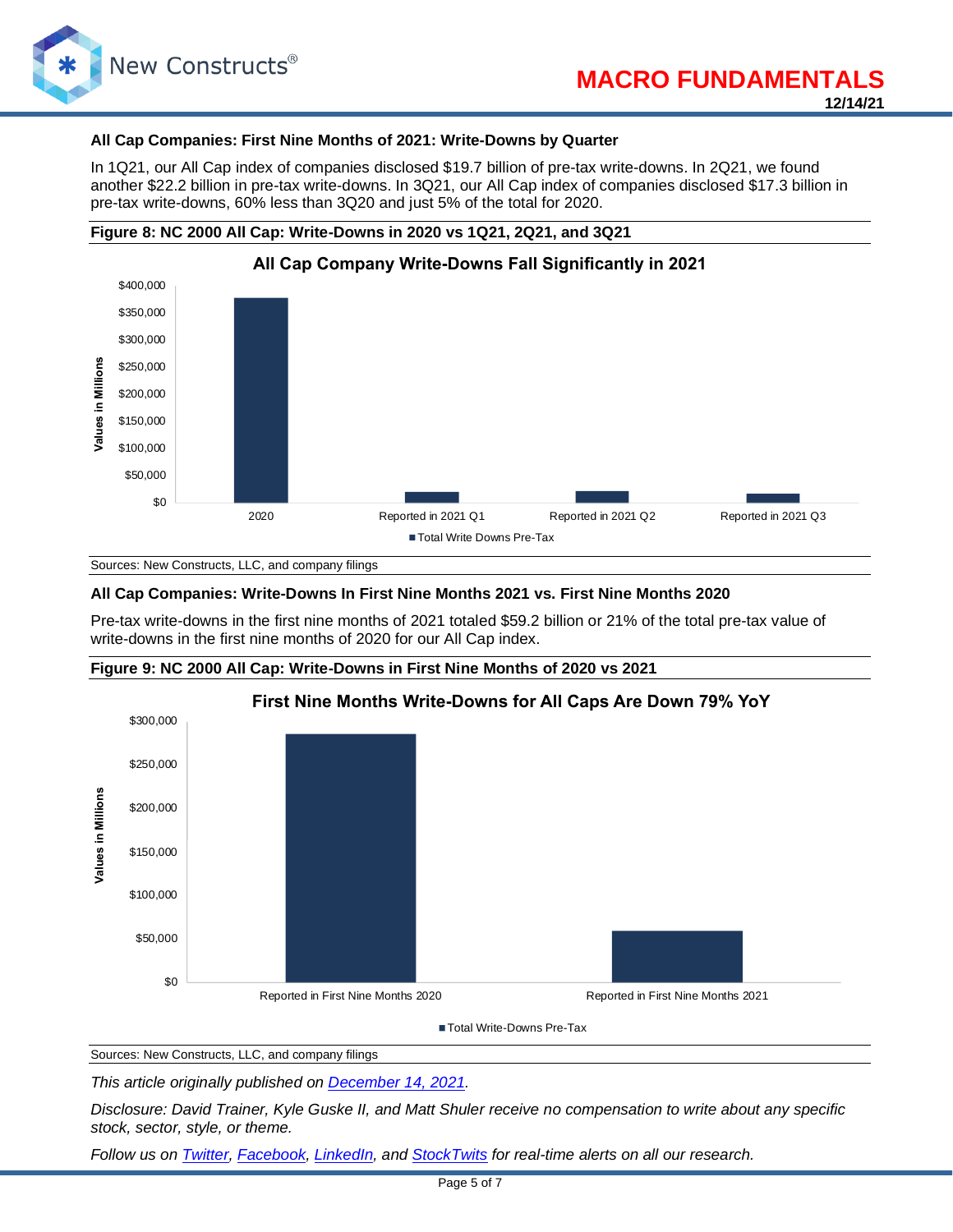

## *It's Official: We Offer the Best Fundamental Data in the World*

Many firms claim their research is superior, but none of them can prove it with independent studies from highlyrespected institutions as we can. Three different papers from both the public and private sectors show:

- 1. Legacy fundamental datasets suffer from significant inaccuracies, omissions and biases.
- 2. Only our "novel database" enables investors to overcome these flaws and apply [reliable](https://www.newconstructs.com/evidence-on-the-superiority-of-our-earnings-data/) fundamental data in their research.
- 3. Our proprietary measures of [Core Earnings](https://www.newconstructs.com/education-core-earnings-earnings-distortion/) and [Earnings Distortion](https://www.newconstructs.com/earnings-distortion-score-methodology/) materially improve stock picking and forecasting of profits.

#### **Best Fundamental Data in the World**

Forthcoming in [The Journal of Financial Economics,](http://jfe.rochester.edu/) a top peer-reviewed journal, [Core Earnings: New Data &](https://papers.ssrn.com/sol3/papers.cfm?abstract_id=3467814)  [Evidence](https://papers.ssrn.com/sol3/papers.cfm?abstract_id=3467814) proves our Robo-Analyst technology overcomes material shortcomings in legacy firms' data collection processes to provide superior [fundamental data,](https://www.newconstructs.com/data/) [earnings](https://www.newconstructs.com/education-core-earnings-earnings-distortion/) models, and [research.](https://www.newconstructs.com/blog/) More [details.](https://www.newconstructs.com/evidence-on-the-superiority-of-our-earnings-data/)

Key quotes from the paper:

- "[New Constructs'] *Total Adjustments* differs significantly from the items identified and excluded from Compustat's adjusted earnings measures. For example… 50% to 70% of the variation in *Total Adjustments* is not explained by *S&P Global's (SPGI) Adjustments* individually." – pp. 14, 1st para.
- "A final source of differences [between New Constructs' and S&P Global's data] is due to data collection oversights…we identified cases where Compustat did not collect information relating to firms' income that is useful in assessing core earnings."  $-$  pp. 16, 2<sup>nd</sup> para.

#### **Superior Models**

A top accounting firm features the superiority of our ROIC, NOPAT and Invested Capital research to Capital IQ & Bloomberg's in [Getting](https://www.newconstructs.com/getting-roic-right/) ROIC Right. See the [Appendix](https://www.newconstructs.com/wp-content/uploads/2019/06/Getting-ROIC-Right.pdf) for direct comparison details.

Key quotes from the paper:

- "...an accurate calculation of ROIC requires more diligence than often occurs in some of the common, off-the-shelf ROIC calculations. Only by scouring the footnotes and the MD&A [ as New Constructs does] can investors get an accurate calculation of ROIC." – pp. 8,  $5<sup>th</sup>$  para.
- "The majority of the difference…comes from New Constructs' machine learning approach, which leverages technology to calculate ROIC by applying accounting adjustments that may be buried deeply in the footnotes across thousands of companies."  $-$  pp. 4,  $2<sup>nd</sup>$  para.

#### **Superior Stock Ratings**

Robo-Analysts' stock ratings outperform those from human analysts as shown in this [paper](https://papers.ssrn.com/sol3/papers.cfm?abstract_id=3514879) from Indiana's Kelley School of Business. Bloomberg features the paper [here.](https://www.bloomberg.com/news/articles/2020-02-11/robot-analysts-outwit-humans-in-study-of-profit-from-stock-calls?sref=zw7RLDfe)

Key quotes from the paper:

- "the portfolios formed following the buy recommendations of Robo-Analysts earn abnormal returns that are statistically and economically significant." – pp. 6,  $3<sup>rd</sup>$  para.
- "Our results ultimately suggest that Robo-Analysts are a valuable, alternative information intermediary to traditional sell-side analysts."  $-$  pp. 20, 3<sup>rd</sup> para.

Our mission is to provide the best fundamental analysis of public and private businesses in the world and make it affordable for all investors, not just Wall Street insiders.

We believe every investor deserves to know the whole truth about the profitability and valuation of any company they consider for investment. More details on our cutting-edge technology and how we use it are [here.](https://www.youtube.com/watch?v=wRUr5w4zDVA)